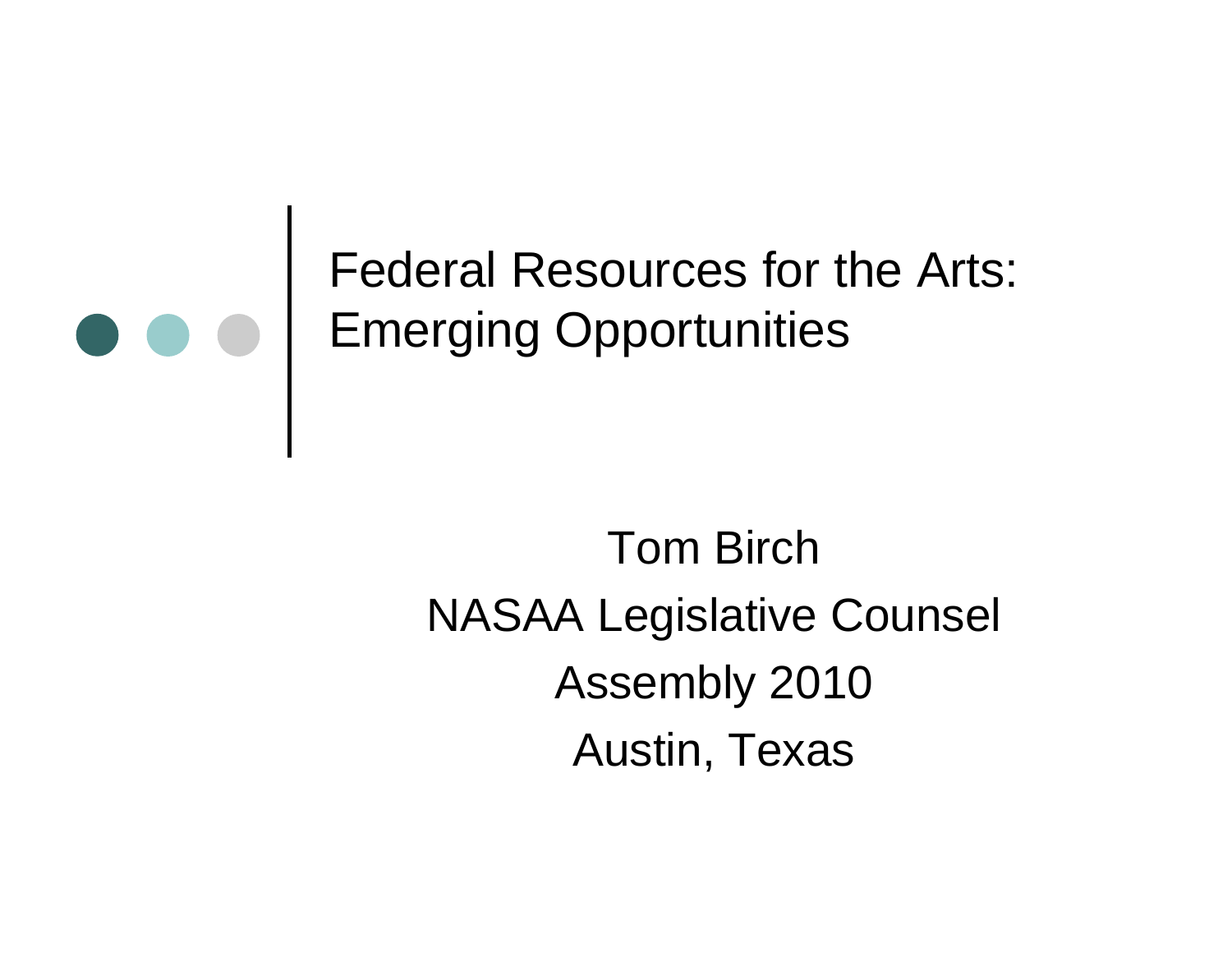#### Federal Resources: Traditional Funding Sources

- National Endowment for the Arts
- o National Endowment for the **Humanities**
- o Institute of Museum and Library **Services**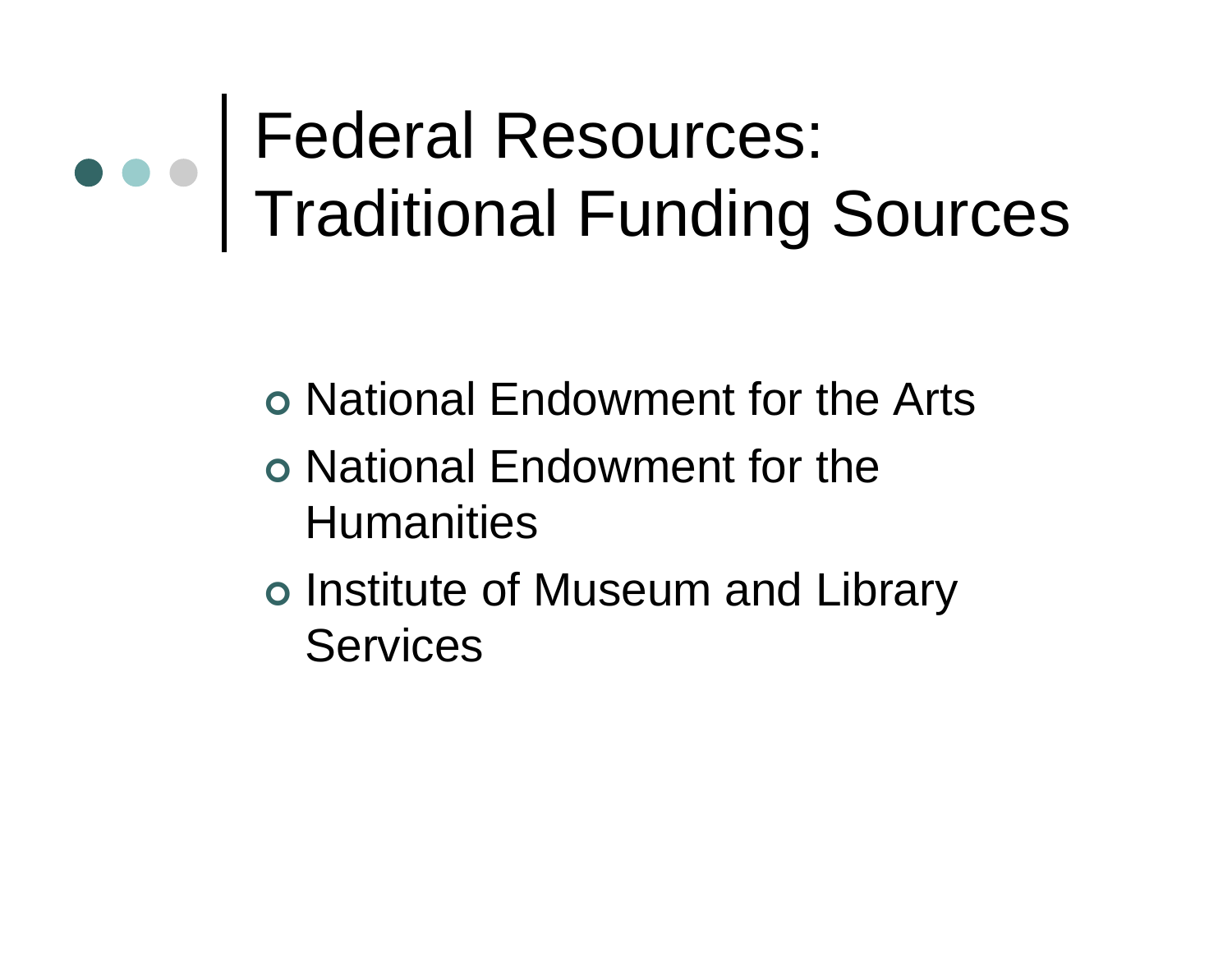## The Arts in Public Policy

o Education

- Economic Development
- o Transportation
- Community Revitalization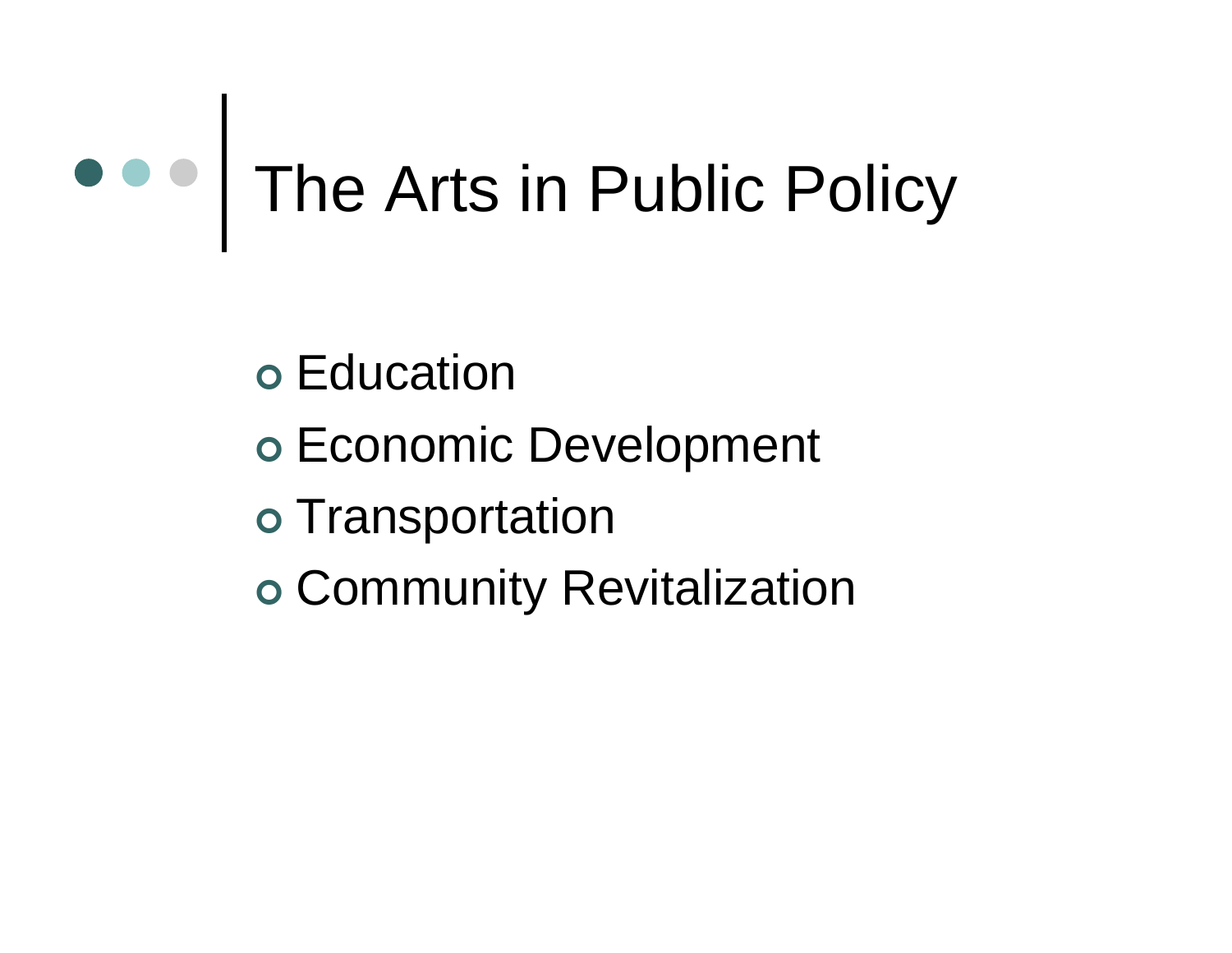#### Education Resources

*U.S. Department of Education Model Development Grants in Arts Education* o Integrate the arts in the core curricula Improve academic performance *and*  creative skills in the arts Competitive grants to LEAs and arts organizations; SAAs specifically

 $\bullet$ *www2.ed.gov/programs/artsedmodel/index.html*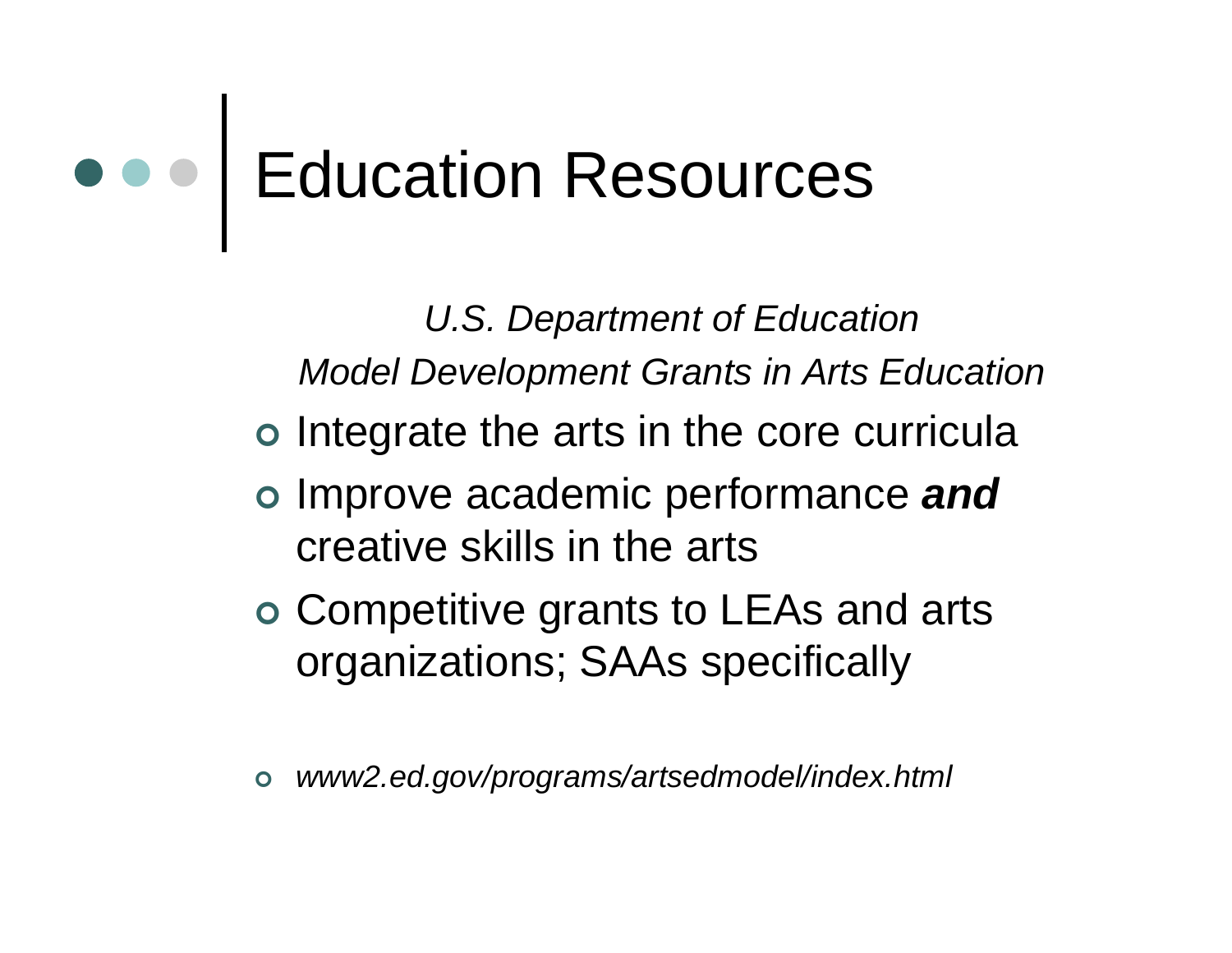## Education Resources 2

*U.S. Department of Education ESEA Title I*

- Financial assistance: SEAs to LEAs
- Public schools with high numbers of poor children
- Federal funds may support arts education: qualifies as a core academic subject.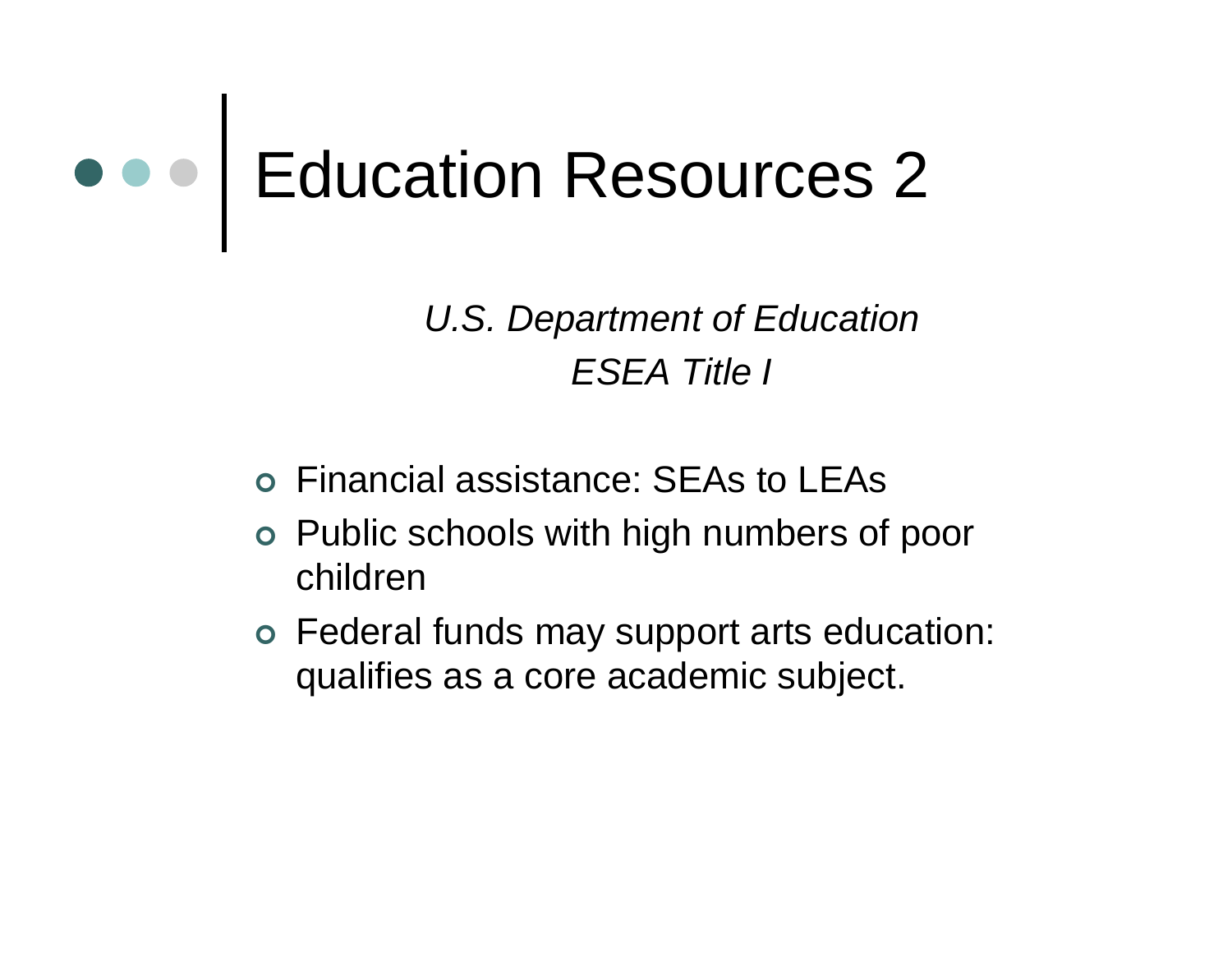#### Transportation Resources

*USDOT: Federal Highway Administration Transportation Enhancements Program*

- State surface transportation projects: 3% share for TE
- Administered by state transportation agency
- TE activities/12 priorities: include public art, historic preservation, landscaping, pedestrian facilities
- o Successful SAA partnerships: NM,MA, AL
- $\bullet$ *www.fhwa.dot.gov/environment/te/guidance.htm*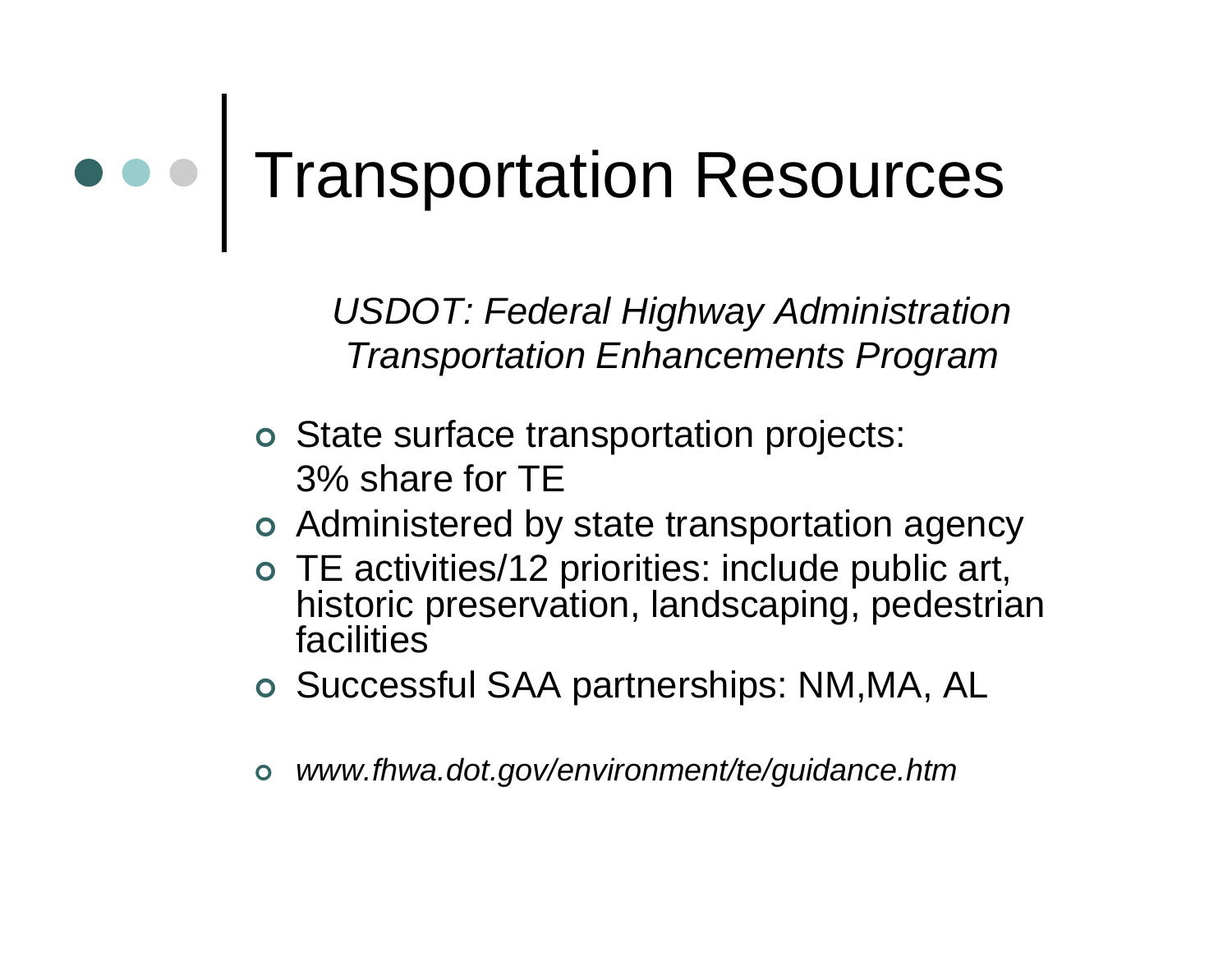## Development Resources

*U.S. Department of Housing and Urban Development Community Development Block Grant*

- Annual formula grants to local government (mayors' community development offices) and states
- Funds a variety of state and municipal projects, source of government support for local arts organizations.
- Cities with populations of less than 50,000: CDBG funds through the state
- $\bullet$ *www.hud.gov/offices/cdp/communitydevelopment/programs/*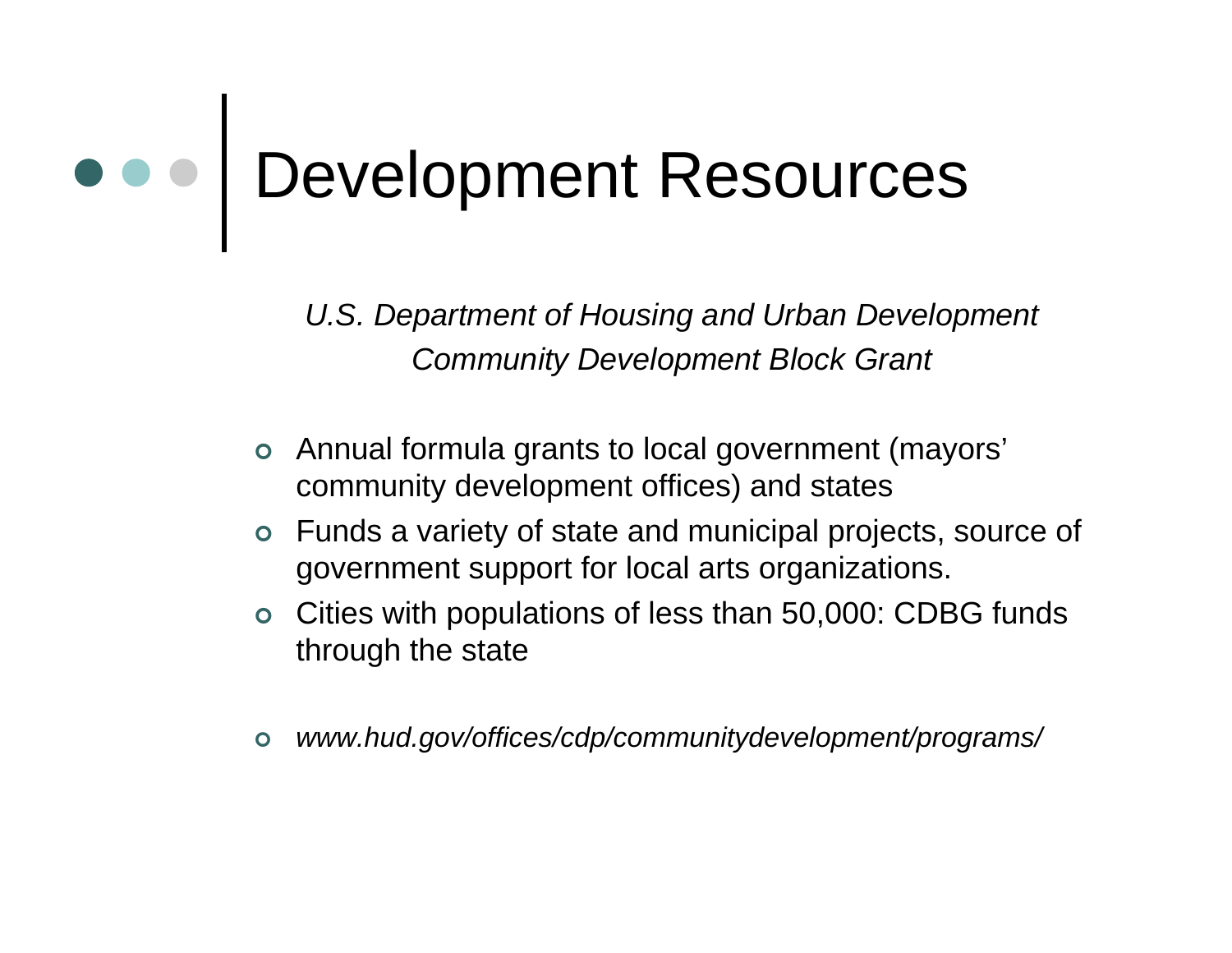# Development Resources 2

*U.S. Department of Housing and Urban Development Sustainable Communities Regional Planning Grant Program*

- New program: comprehensive planning
	- $\bullet$ Collaboration: HUD, DOT, EPA
- Priority on partnerships with the arts
- $\bullet$  Guidelines: encourage planning consortia p'ships with arts, culture and recreation organizations, include SAAs
- **o** Guidelines: arts important component for economic development
- $\bullet$ *www.hud.gov/offices/adm/grants/nofa10/scrpg.cfm*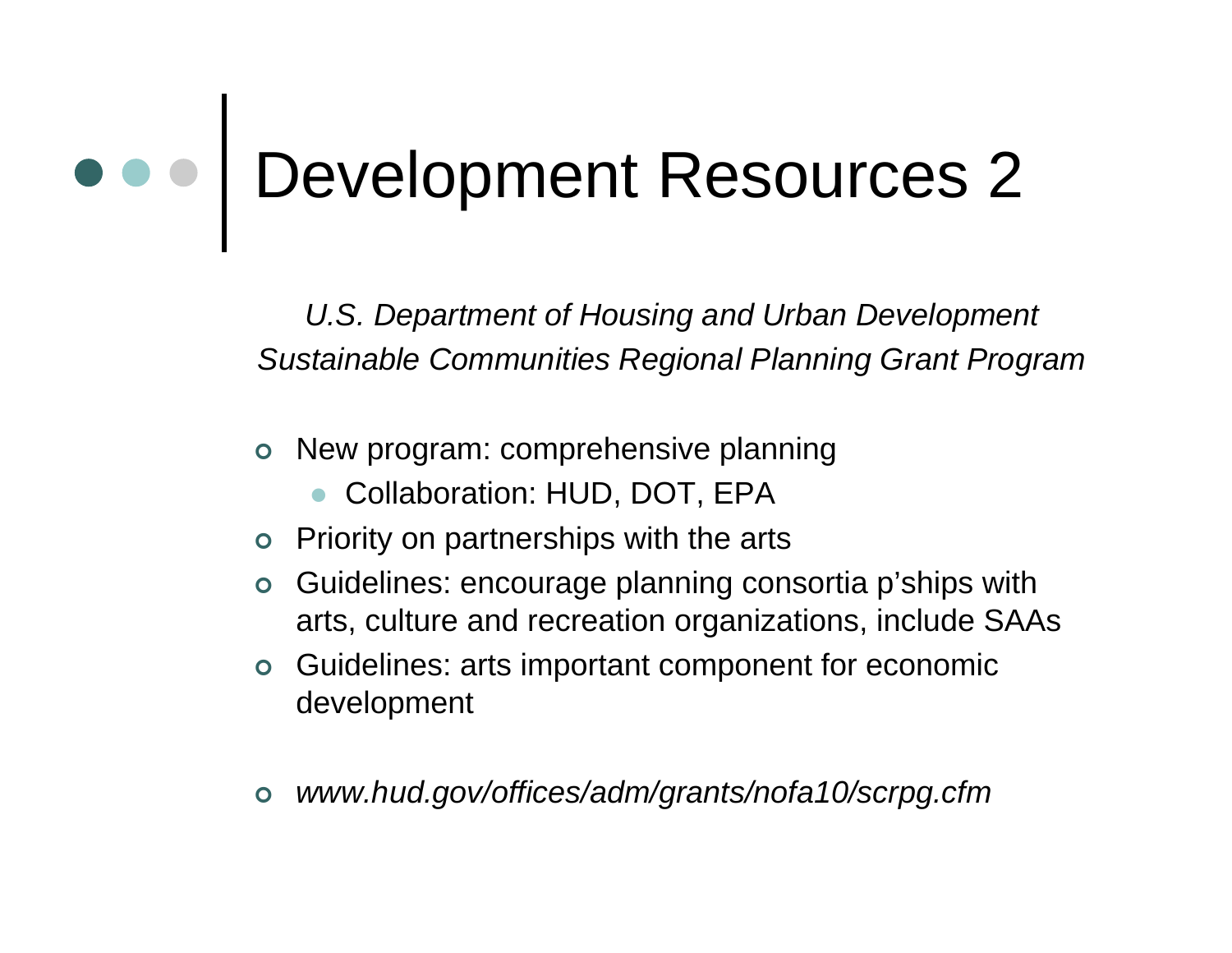# Development Resources 3

*U.S Department of Commerce Economic Development Assistance Program*

- Priority to areas suffering high unemployment, economic dislocation, loss of major employer
- Address planning and implementation of cultural districts
	- $\bullet$  generate jobs, retain existing jobs, stimulate commercial growth
- $\bullet$ www.eda.gov/InvestmentsGrants/Programs.xml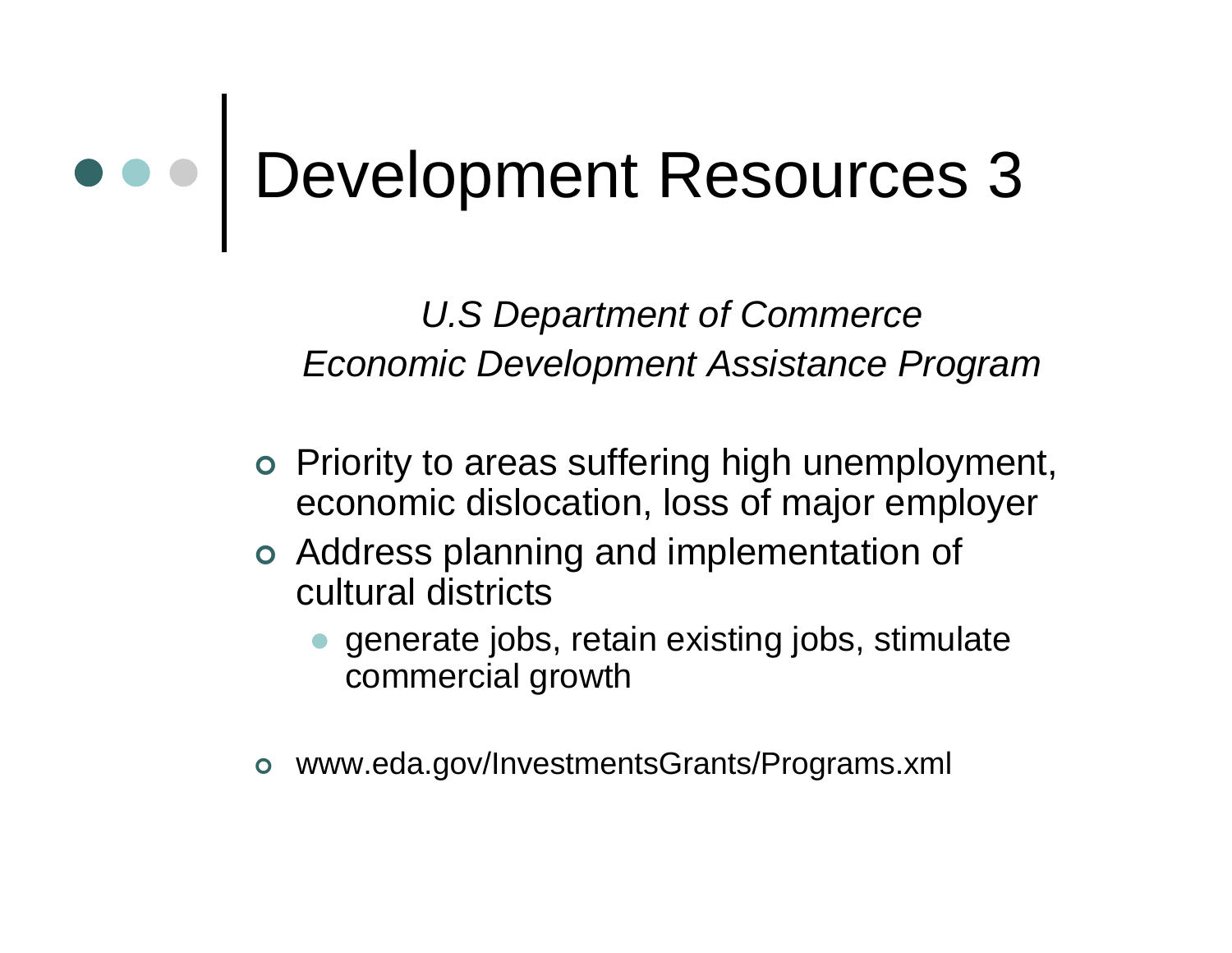#### Development Resources: Rural Communities

*U.S. Department of Agriculture Rural Community Facilities program*

- $\bullet$  Grants and loans: USDA Rural Development's State **Office**
- $\bullet$ Populations up to 20,000
- $\bullet$ Construct, rehabilitate, acquire
- $\bullet$  Essential facilities: educational/cultural
	- account for about 9 percent
	- $\bullet$ library, museum, outdoor theatre
- *www.rurdev.usda.gov/HAD-CF\_grants.html*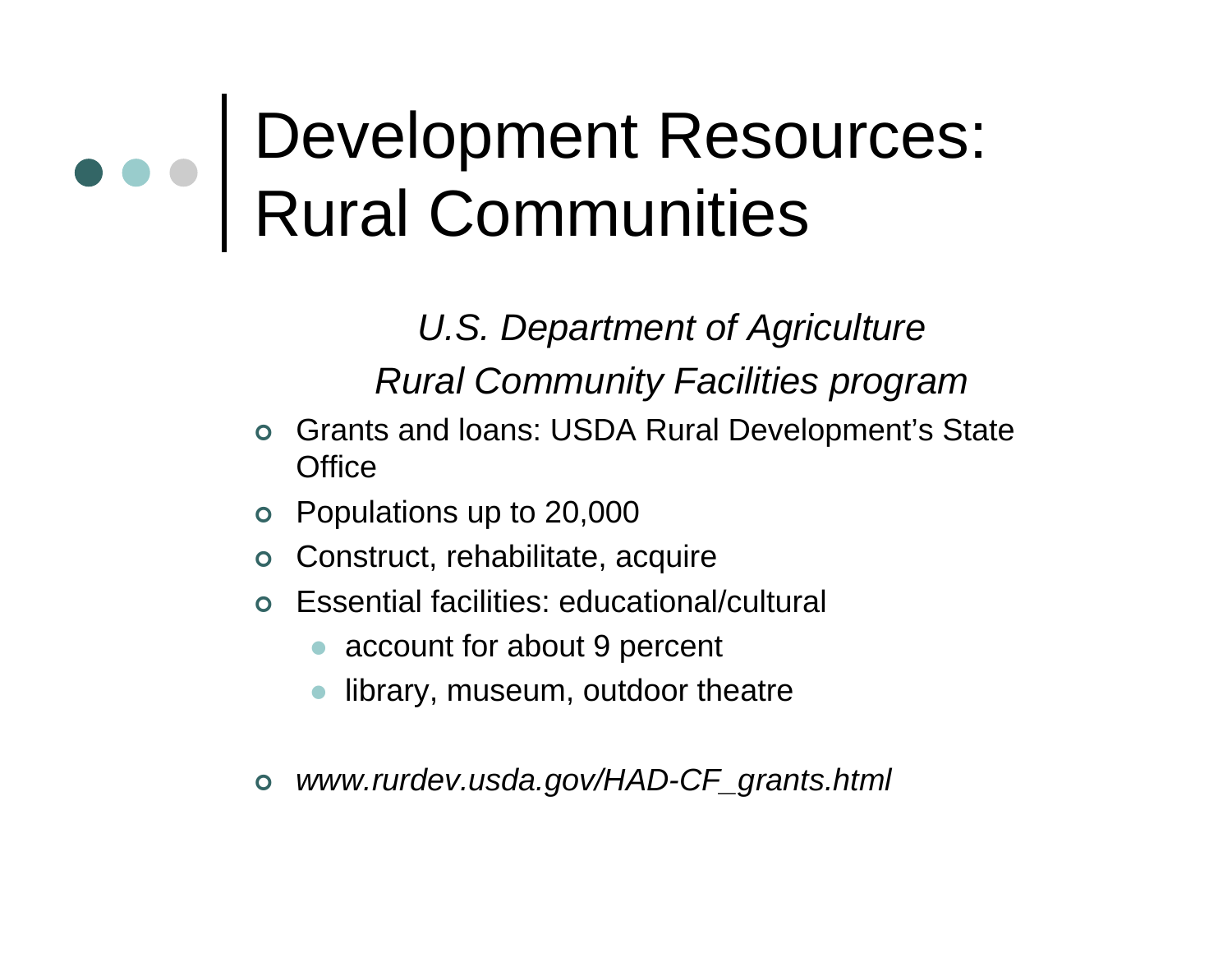#### Development Resources: Rural Tourism Appalachian Regional Commission

- AL,GA, KY, MD, MS, NY, NC, OH, PA, SC, TN, VA, WV
- Target rural areas/distressed counties
- Project grants, start-up funds, operating grants, challenge grants
- Community economic development: tourism strategies
	- $\bullet$ Based on cultural heritage, history, natural beauty
	- Build/rehabilitate tourist facilities and infrastructure
	- $\bullet$ Train artisans/artists to improve business/marketing skills;
	- $\bullet$  Develop strategic plans/feasibility studies to maximize the potential of cultural assets
	- $\bullet$  Invest in new technologies = create new visitor experiences
	- **Kentucky Artisan Heritage Trails**
- $\bullet$ *www.arc.gov/about/index.asp*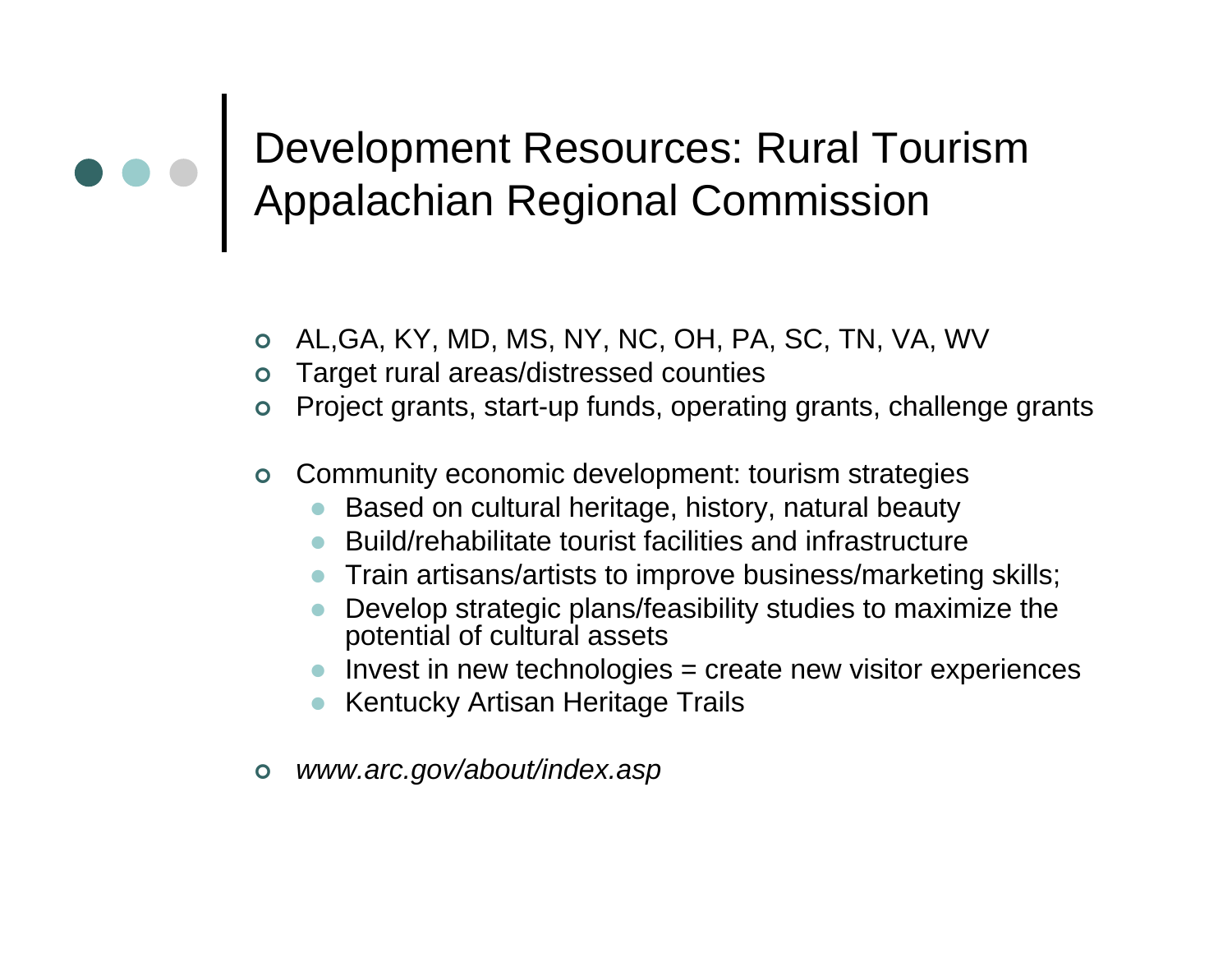#### Tourism Resources

*National Park ServicePreserve America Grant Program*

- Preservation of buildings and resources of cultural and historic importance
- Matching-grant program: planning and design funding to support preservation efforts, promote heritage tourism
- $\bullet$ *www.nps.gov/history/hps/hpg/PreserveAmerica/index.htm*